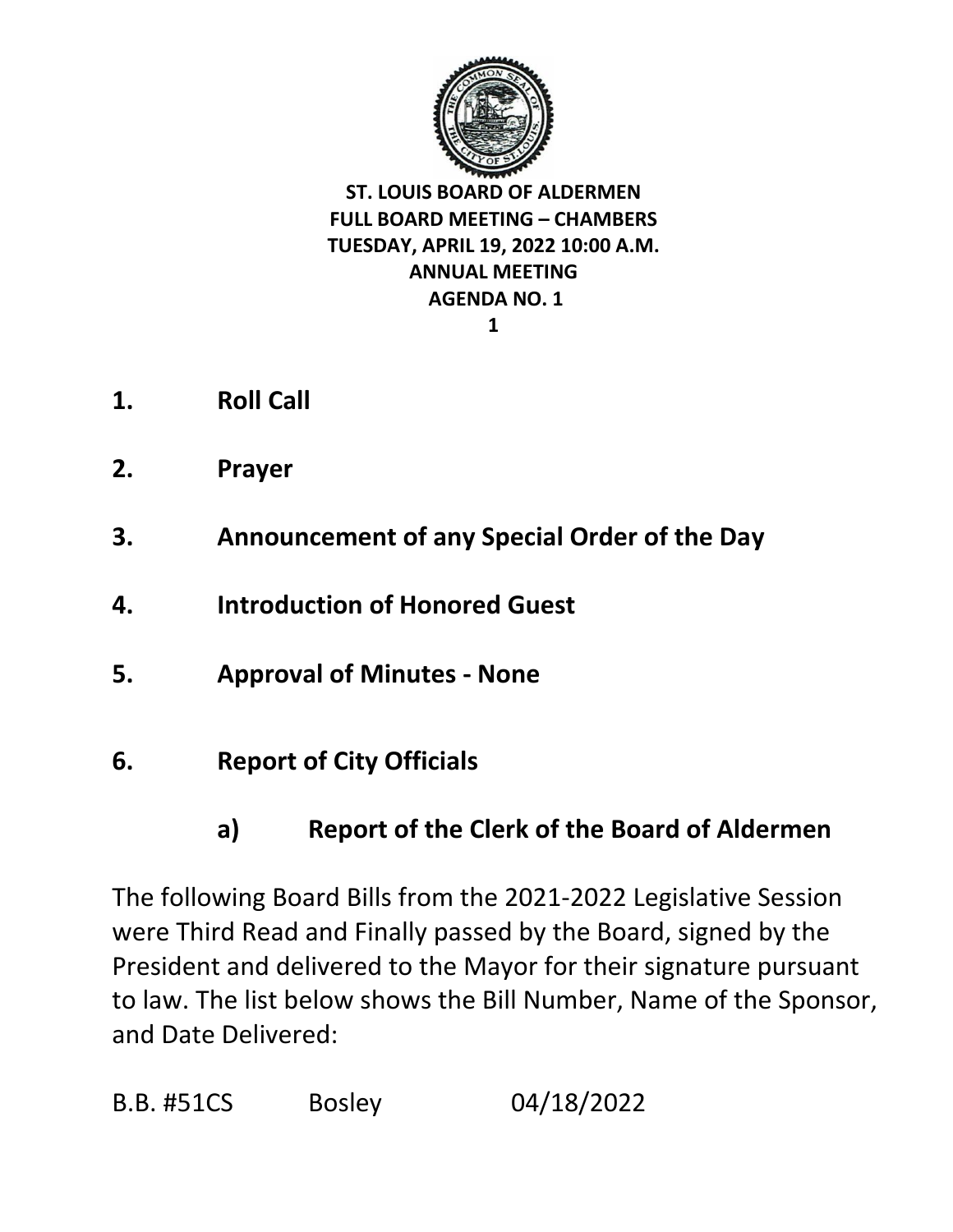

## **6. Report of City Officials – (cont.)**

| <b>B.B. #82AA</b> | Pres. Reed | 04/18/2022 |
|-------------------|------------|------------|
| B.B. #1844AA      | Oldenburg  | 04/18/2021 |
| B.B. #178         | Pihl       | 04/18/2021 |

# **b) Office of the Mayor None**

- **c) Office of the President None**
- **7. Petitions and Communications None**
- **8. Board Bills for Perfection – Informal Calendar None**
- **9. Board Bills for Third Reading - Informal Calendar None**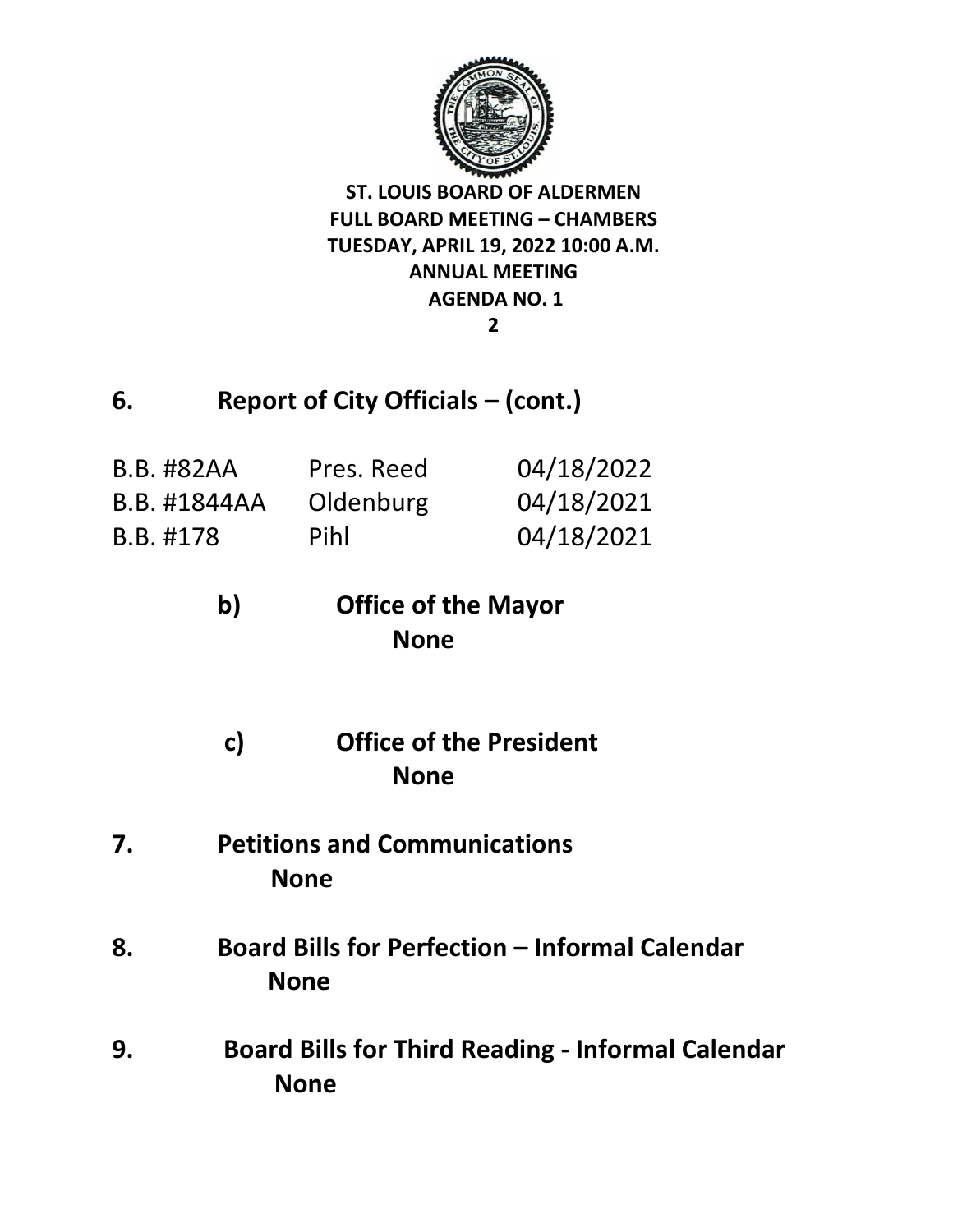

- **10. Resolutions – Informal Calendar None**
- **11. First Reading of Board Bills None**
- **12. Reference to Committee of Board Bills None**
- **13. Second Reading and Report of Standing Committees None**
- **14. Report of Special Committees None**
- **15. Perfection Consent Calendar None**
- **16. Board Bills for Perfection None**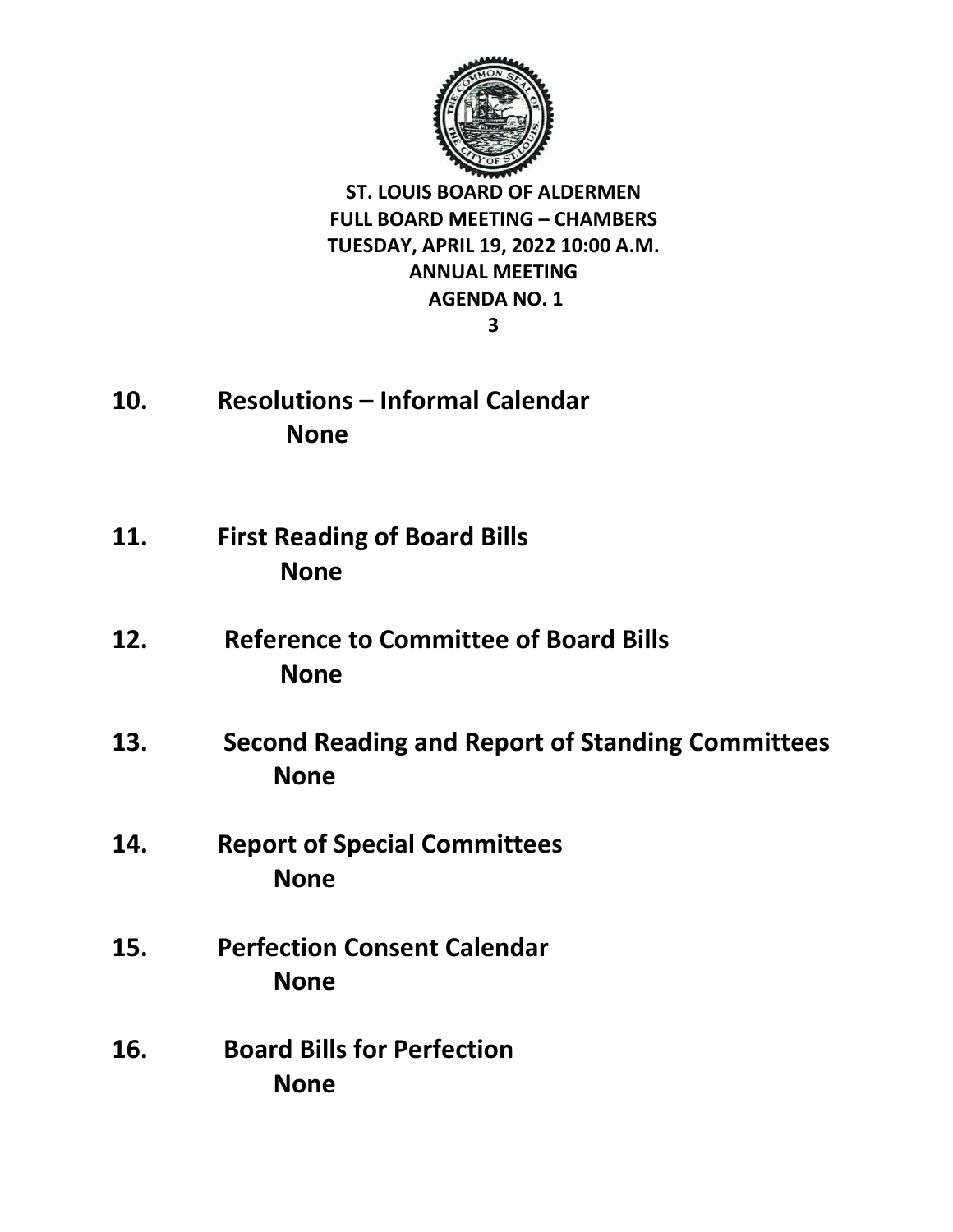

- **17. Third Reading Consent Calendar None**
- **18. Third Reading/Report of Engrossment and Final Passage None**
- **19. Courtesy Resolutions Consent Calendar None**
- **20. First Reading of Resolutions**

**Res. #1 – Pres. Reed/J. Boyd –** Board of Aldermen Rules

**Res. #2 – Pres. Reed/Vollmer –** Hiring of Staff

**Res. #3 – Pres. Reed/Davis –** Printing of the Journal

**Res. #4 – Pres. Reed/Vaccaro –** Aldermanic & Mailing Expenses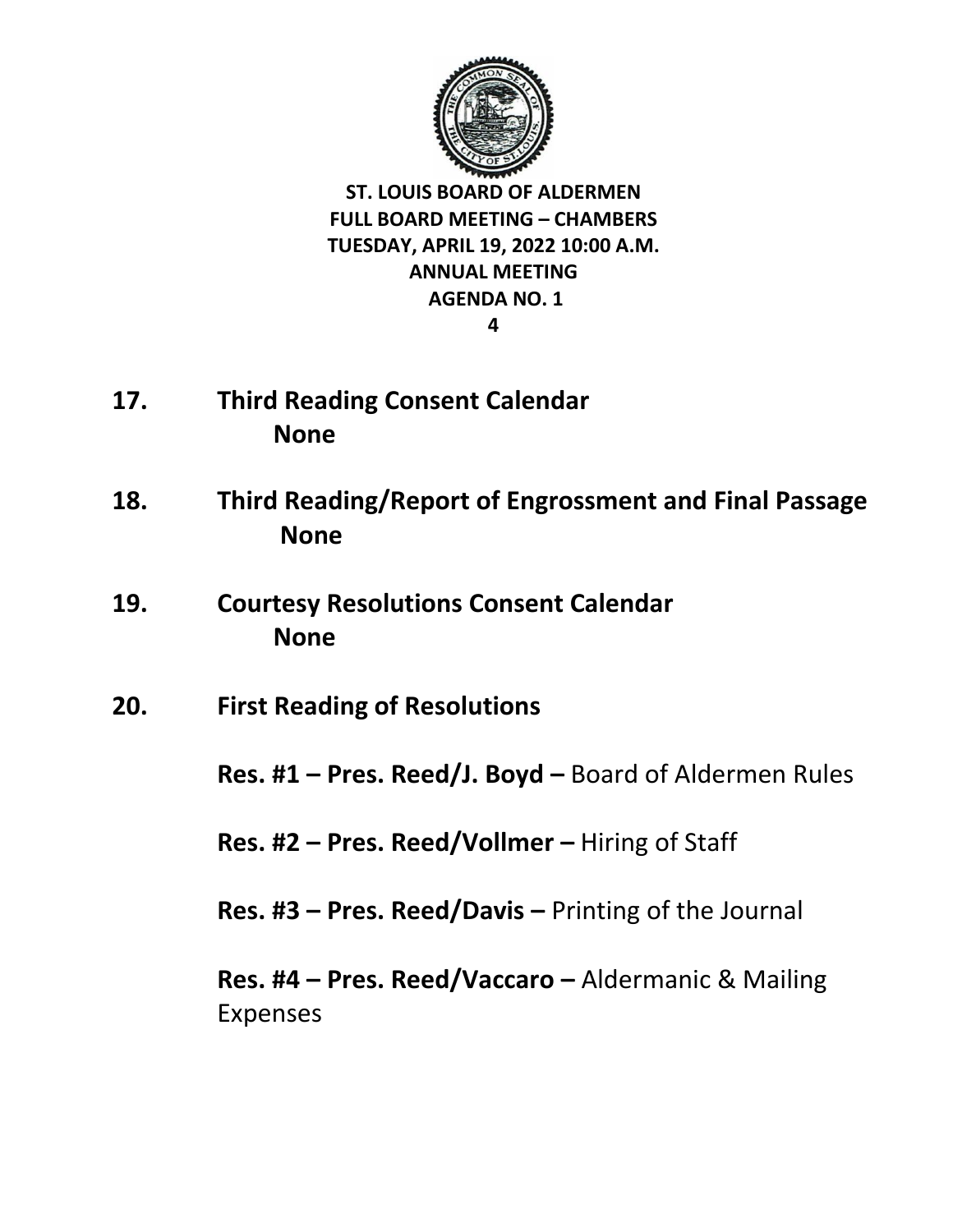

- **21. Second Reading Resolutions, Committee Reports & Adoptions None**
- **22. Miscellaneous and Unfinished Business None**
- **23. Announcements**

**WEDNESDAY, APRIL 20, 2022 NONE**

**THURSDAY, APRIL 21, 2022 NONE**

**FRIDAY, APRIL 22, 2022 NONE** 

**SATURDAY, APRIL 23, 2022 NONE**

**24. Excused Aldermen**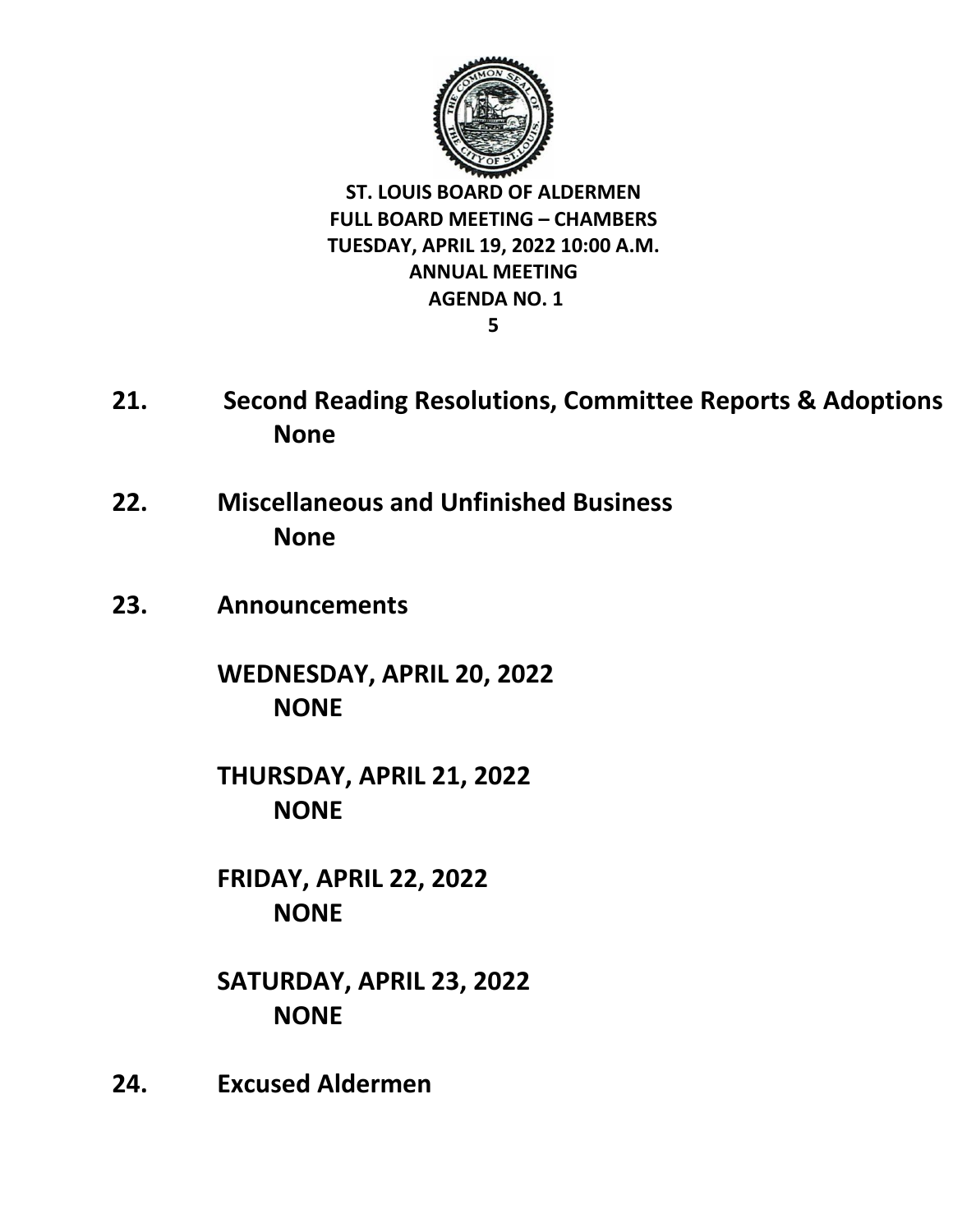

### **25. Adjournment**

### **26. Calendar**

FRIDAY, APRIL 29, 2022 FULL BOARD MEETING FRIDAY, MAY 6, 2022 FULL BOARD MEETING FRIDAY, MAY 13, 2022 FULL BOARD MEETING FRIDAY, MAY 20, 2022 FULL BOARD MEETING THURSDAY, MAY 26, 2022 FULL BOARD MEETING MONDAY, MAY 30, 2022 OFFICE CLOSED – MEMORIAL DAY HOLIDAY FRIDAY, JUNE 3, 2022 FULL BOARD MEETING FRIDAY, JUNE 10, 2022 FULL BOARD MEETING THURSDAY, JUNE 16, 2022 FULL BOARD MEETING MONDAY, JUNE 20, 2022 OFFICE CLOSED – JUNETEENTH HOLIDAY FRIDAY, JUNE 24, 2022 FULL BOARD MEETING THURSDAY, JUNE 30 2022 FULL BOARD MEETING MONDAY, JULY 4, 2022 OFFICE CLOSED – JULY 4th HOLIDAY FRIDAY, JULY 8, 2022 FULL BOARD MEETING FRIDAY, JULY 15, 2022 FULL BOARD MEETING – SUMMER BREAK BEGINS MONDAY, SEPTEMBER 5, 2022 OFFICE CLOSED – LABOR DAY HOLIDAY FRIDAY, SEPTEMBER 16, 2022 FULL BOARD MEETING - SUMMER BREAK ENDS FRIDAY, SEPTEMBER 23, 2022 FULL BOARD MEETING FRIDAY, SEPTEMBER 30, 2022 FULL BOARD MEETING FRIDAY, OCTOBER 7, 2022 FULL BOARD MEETING FRIDAY, OCTOBER 14, 2022 FULL BOARD MEETING FRIDAY, OCTOBER 21, 2022 FULL BOARD MEETING FRIDAY, OCTOBER 28, 2022 FULL BOARD MEETING FRIDAY, NOVEMBER 4, 2022 FULL BOARD MEETING THURSDAY, NOVEMBER 10, 2022 FULL BOARD MEETING FRIDAY, NOVEMBER 11, 2022 OFFICE CLOSED- VETERANS DAY HOLIDAY FRIDAY, NOVEMBER 18, 2022 FULL BOARD MEETING THURSDAY, NOVEMBER 24, 2022 OFFICE CLOSED -THANKSGIVING HOLIDAY FRIDAY, NOVEMBER 25, 2022 OFFICE CLOSED -THANKSGIVING HOLIDAY FRIDAY, DECEMBER 2, 2022 FULL BOARD MEETING